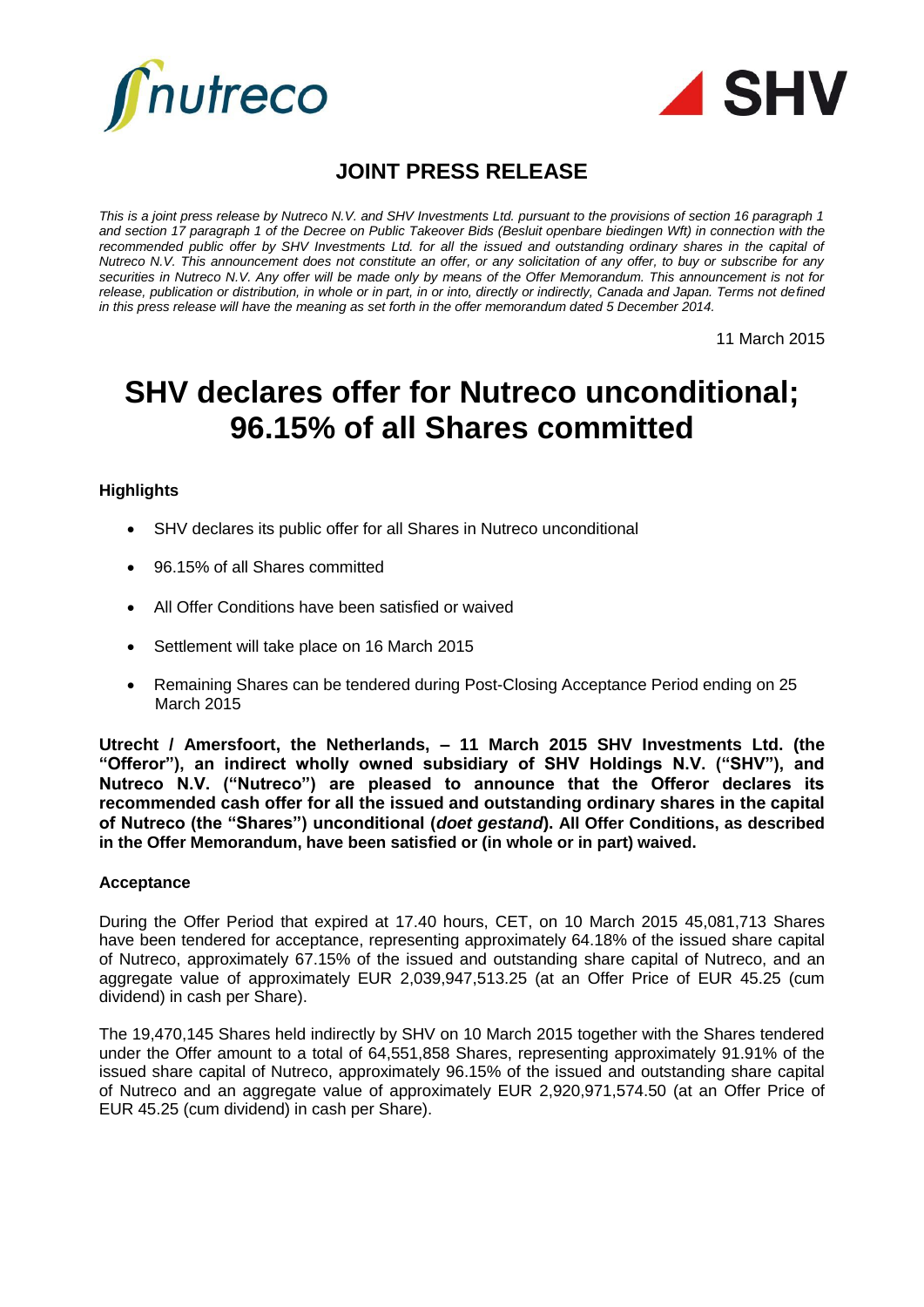# **Settlement**

With reference to the Offer Memorandum and the Offeror's press release dated 30 January 2015, Shareholders who accepted the Offer shall receive an amount in cash of EUR 45.25 (cum dividend) (the "**Offer Price**") for each Share validly tendered (or defectively tendered, provided that such defect has been waived by the Offeror) and transferred (*geleverd*) for acceptance pursuant to the Offer, under the terms and conditions of the Offer and subject to its restrictions.

Payment of the Offer Price shall occur on 16 March 2015 (the "**Settlement Date**").

# **Post-Closing Acceptance Period**

The Offeror grants those Shareholders who have not yet tendered their Shares under the Offer the opportunity to tender their Shares during the Post-Closing Acceptance Period (*naaanmeldingstermijn*) commencing at 09.00 hours, CET, on 12 March 2015 and expiring at 17:40 hours, CET, on 25 March 2015. Shareholders can tender their Shares during the Post-Closing Acceptance Period in the same manner and subject to the same terms, conditions and restrictions as described in the Offer Memorandum and the Offeror's press release dated 30 January 2015.

Shareholders who tender their Shares during the Post-Closing Acceptance Period will not have the right to withdraw such tendered Shares.

The Offeror will publicly announce the results of the Post-Closing Acceptance Period and the total amount and total percentage of Shares held by it in accordance with section 17, paragraph 4 of the Decree ultimately on the third  $(3<sup>rd</sup>)$  Business Day following the last day of the Post-Closing Acceptance Period.

The Offeror shall continue to accept for payment all Shares validly tendered (or defectively tendered, provided that such defect has been waived by the Offeror) during such Post-Closing Acceptance Period and shall pay for such Shares as soon as reasonably possible and in any case no later than on the fifth  $(5<sup>th</sup>)$  Business Day following the day on which such Shares were tendered.

#### **Delisting**

As a result of the Offeror holding at least 95% of the Shares following Settlement, the Offeror and Nutreco intend to request Euronext Amsterdam to terminate the listing of the Shares on Euronext Amsterdam as soon as possible. This may adversely affect the liquidity and market value of any listed Shares not tendered. Reference is made to paragraph 6.12 (*Consequences of the Offer*) of the Offer Memorandum.

#### **Further consequences of the Offer**

The Offeror intends to initiate a squeeze-out procedure in an expeditious manner. Reference is made to paragraph 6.13(a) (*Compulsory acquisition procedure*) of the Offer Memorandum.

The acquisition of Shares by the Offeror, including pursuant to the Offer, amongst other things, will reduce the number of Shareholders and the number of Shares that might otherwise trade publicly.

The remaining Shareholders who do not wish to tender their Shares in the Post-Closing Acceptance Period should carefully review paragraph 6.12 (*Consequences of the Offer*) and paragraph 6.13 (*Post-Closing Restructuring*) of the Offer Memorandum, which describes certain implications to which they may become subject with their continued shareholding in Nutreco.

#### **Announcements**

Any further announcements in relation to the Offer will be issued by press release. Subject to any applicable requirements of the applicable rules and without limiting the manner in which the Offeror may choose to make any public announcement, the Offeror will have no obligation to communicate any public announcement other than as described above.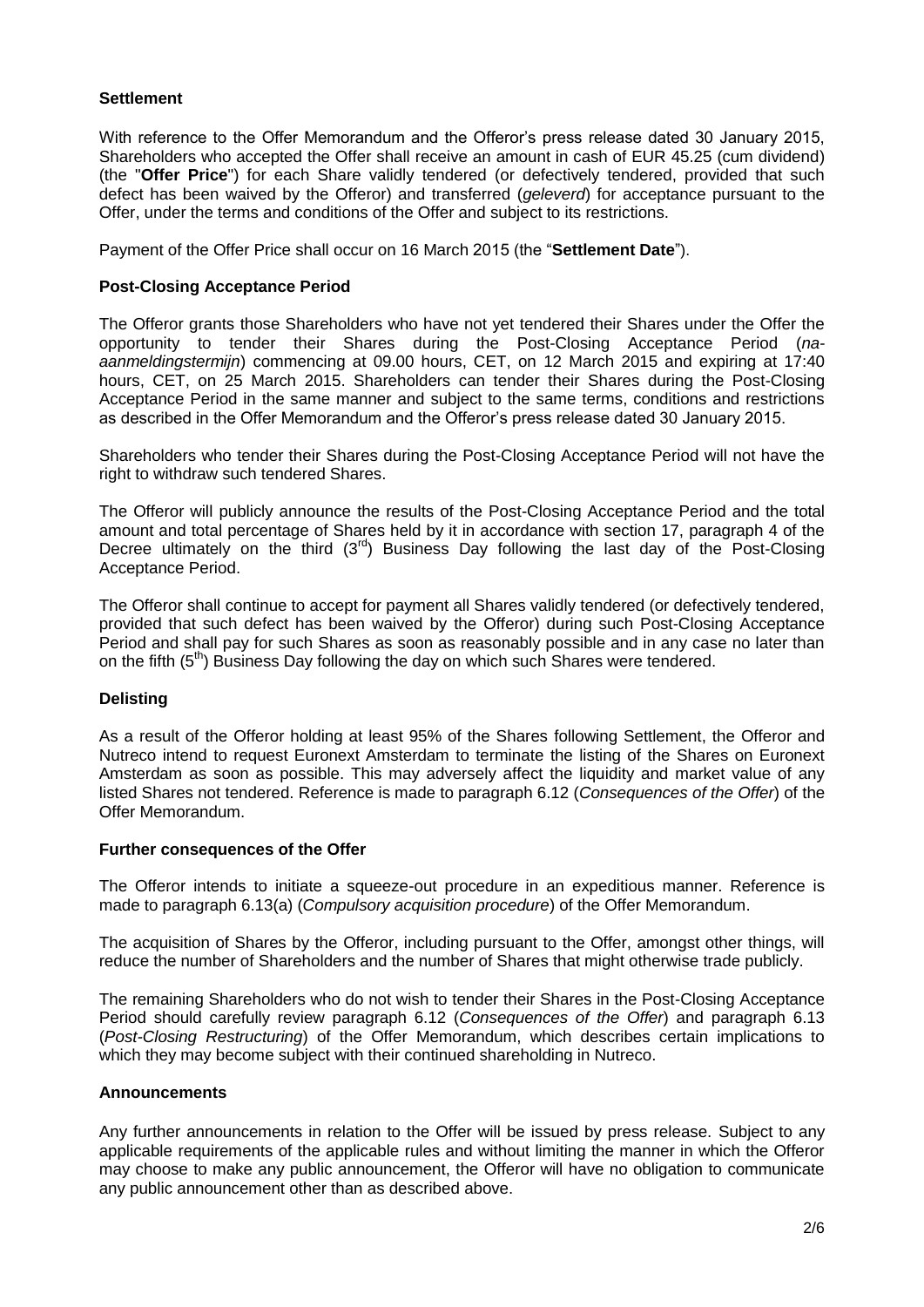## **Further information**

This announcement contains selected, condensed information regarding the Offer and does not replace the Offer Memorandum. The information in this announcement is not complete and additional information is contained in the Offer Memorandum.

A digital copy of the Offer Memorandum is available on the websites of Nutreco (www.nutreco.com) and SHV (www.shv.nl). Copies of the Offer Memorandum are also available free of charge at the offices of Nutreco, SHV and the Paying and Exchange Agent, who distributes the Offer Memorandum on behalf of the Offeror, at the addresses mentioned below. The SHV and Nutreco websites do not constitute a part of, and are not incorporated by reference into, the Offer Memorandum.

#### *The Paying and Exchange Agent*

ABN AMRO Bank N.V. Corporate Broking Department HQ7050 Gustav Mahlerlaan 10 1082 PP Amsterdam The Netherlands Tel: +31 020 344 2000 Email: corporate.transactions@nl.abnamro.com

#### *Nutreco*

Nutreco N.V. Prins Frederiklaan 4 3818 KC Amersfoort The Netherlands

#### **Restrictions**

The Offer is being made in and from The Netherlands with due observance of the statements, conditions and restrictions included in the Offer Memorandum. The Offeror reserves the right to accept any tender under the Offer, which is made by or on behalf of a Shareholder, even if it has not been made in the manner set out in the Offer Memorandum.

The distribution of the Offer Memorandum and/or the making of the Offer in jurisdictions other than The Netherlands may be restricted and/or prohibited by law. The Offer is not being made, and the Shares will not be accepted for purchase from or on behalf of any Shareholder, in any jurisdiction in which the making of the Offer or acceptance thereof would not be in compliance with the securities or other laws or regulations of such jurisdiction or would require any registration, approval or filing with any regulatory authority not expressly contemplated by the terms of the Offer Memorandum. Persons obtaining the Offer Memorandum are required to take due note and observe all such restrictions and obtain any necessary authorisations, approvals or consents (to the extent applicable). Outside of The Netherlands, no actions have been taken (nor will actions be taken) to make the Offer possible in any jurisdiction where such actions would be required. In addition, the Offer Memorandum has not been filed with or recognised by the authorities of any jurisdiction other than The Netherlands. Neither the Offeror, nor Nutreco, nor any of their advisors, nor the Paying and Exchange Agent accepts any liability for any violation by any person of any such restriction. Any person (including, without limitation, custodians, nominees and trustees) who forwards or intends to forward the Offer Memorandum or any related document to any jurisdiction outside The Netherlands should carefully read paragraph 2 (Restrictions) and paragraph 3 (Important Information) of the Offer Memorandum before taking any action. The release, publication or distribution of the Offer Memorandum and any documentation regarding the Offer or the making of the Offer in jurisdictions other than The Netherlands may be restricted by law and therefore persons into whose possession the Offer Memorandum comes should inform themselves about and observe such restrictions. Any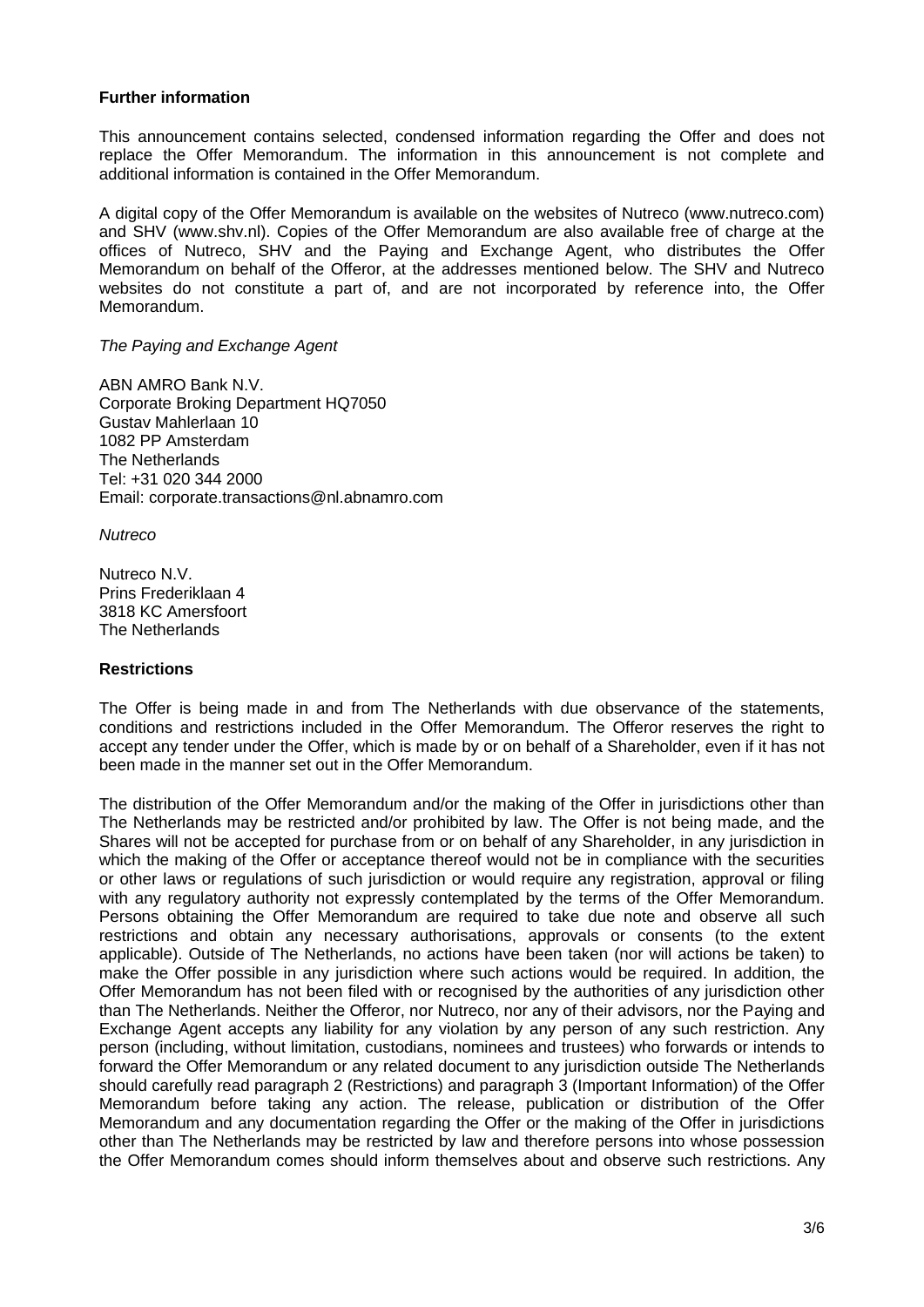failure to comply with any such restriction may constitute a violation of the law of any such jurisdiction.

## *United States of America*

The Offer is being made for the securities of a Dutch company and is subject to Dutch disclosure requirements, which differ from those of the United States. The financial information of Nutreco included or referred to herein has been prepared in accordance with the International Financial Reporting Standards issued by the International Accounting Standards Board, as adopted by the European Commission and Part 9 of Book 2 of the Dutch Civil Code for use in the European Union and, accordingly, may not be comparable to financial information of U.S. companies or companies whose financial statements are prepared in accordance with generally accepted accounting principles in the United States. The Offer will be made in the United States pursuant an exemption from the U.S. tender offer rules provided by Rule14d-1(c) under the U.S. Securities Exchange Act of 1934, as amended (the "**U.S. Exchange Act**"), and otherwise in accordance with the applicable regulatory requirements in The Netherlands. Accordingly, the Offer will be subject to disclosure and other procedural requirements, including with respect to withdrawal rights, offer timetable, settlement procedures and timing of payments that are different from those applicable under U.S. domestic tender offer procedures and law.

The receipt of cash pursuant to the Offer by a U.S. holder of Shares may be a taxable transaction for U.S. federal income tax purposes and may be a taxable transaction under applicable state and local laws, as well as foreign and other tax laws. Each holder of Shares is urged to consult his or her independent professional advisor immediately regarding the tax consequences of acceptance of the Offer.

It may be difficult for U.S. holders of Shares to enforce their rights and any claim arising out of the U.S. federal securities laws, since the Offeror and Nutreco are located in a country other than the United States, and some or all of their officers and directors may be residents of a country other than the United States. U.S. holders of Shares may not be able to sue a non-U.S. company or its officers or directors in a non-U.S. court for violations of the U.S. securities laws. Further, it may be difficult to compel a non-U.S. company and its affiliates to subject themselves to a U.S. court's judgment.

In accordance with standard Dutch practice and pursuant to Rule 14e-5(b) of the U.S. Exchange Act, the Offeror, its nominees, or its brokers (acting as agents), or affiliates of the Offeror's financial advisors, may from time to time make certain purchases of, or arrangements to purchase, Shares outside of the United States, other than pursuant to the Offer, before or during the period in which the Offer remains open for acceptance. These purchases may occur either in the open market at prevailing prices or in private transactions at negotiated prices. To the extent required in The Netherlands, any information about such purchases will be announced by press release in accordance with section 13 of the Decree and posted on the website of SHV at www.shv.nl.

#### *Canada and Japan*

The Offer and any solicitation in respect thereof is not being made, directly or indirectly, in or into Canada or Japan, or by use of the mail services, or by any means or instrumentality of interstate or foreign commerce, or any facilities of a national securities exchange, of Canada or Japan. This includes, but is not limited to, post, facsimile transmission, telex or any other electronic form of transmission and telephone. Accordingly, copies of the Offer Memorandum and any related press announcements, acceptance forms and other documents are not being sent and must not be mailed or otherwise distributed or sent in, into or from Canada or Japan or, in their capacities as such, to custodians, nominees or trustees holding Shares for persons residing in Canada or Japan. Persons receiving the Offer Memorandum and/or such other documents must not distribute or send them in, into or from Canada or Japan, or use such mails or any such means, instrumentality or facilities for any purpose in connection with the Offer; so doing will invalidate any purported acceptance of the Offer. The Offeror will not accept any tender by any such use, means, instrumentality or facility from within Canada or Japan.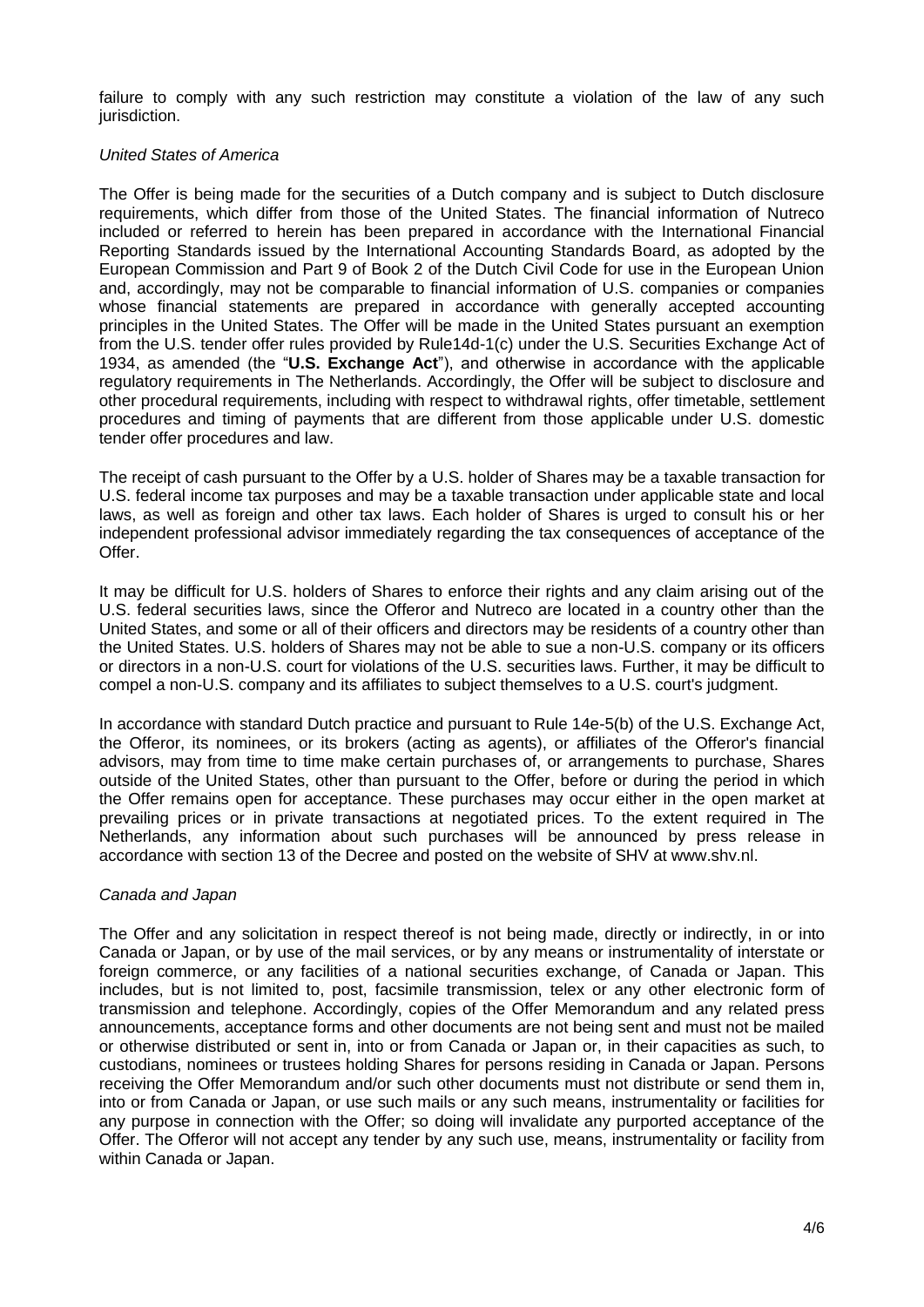Tender and transfer of Shares constitute a representation and warranty that the person tendering the Shares (a) has not received or sent copies of the Offer Memorandum or any related documents in, into or from Canada or Japan and (b) has not otherwise utilised in connection with the Offer, directly or indirectly, the mails or any means or instrumentality including, without limitation, facsimile transmission, telex and telephone of interstate or foreign commerce, or any facility of a national securities exchange of, Canada or Japan. The Offeror reserves the right to refuse to accept any purported acceptance that does not comply with the foregoing restrictions, and any such purported acceptance will be null, void and without effect.

# **Other**

To the extent permissible under applicable law or regulation and in addition to the Shares already held by SHV's affiliates, SHV, the Offeror and its affiliates or brokers (acting as agents for SHV, the Offeror or its affiliates, as applicable) may from time to time after the date hereof, and other than pursuant to the Offer, directly or indirectly purchase, or arrange to purchase, ordinary shares in the capital of Nutreco, that are the subject of the Offer. To the extent information about such purchases or arrangements to purchase is made public in the Netherlands, such information will be disclosed by means of a press release to inform shareholders of such information. In addition, financial advisors to SHV may also engage in ordinary course trading activities in securities of Nutreco, which may include purchases or arrangements to purchase such securities.

# **Forward looking statements**

This announcement and the Offer Memorandum include "forward-looking statements", including statements about the expected timing and completion of the Offer. Forward-looking statements involve known or unknown risks and uncertainties because they relate to events and depend on circumstances that all occur in the future. Generally, words such as may, should, aim, will, expect, intend, estimate, anticipate, believe, plan, seek, continue or similar expressions identify forwardlooking statements. Although the Offeror, SHV and Nutreco, each with respect to the statements it has provided, believe that the expectations reflected in such forward-looking statements are based on reasonable assumptions, no assurance can be given that such statements will be fulfilled or prove to be correct, and no representations are made as to the future accuracy and completeness of such statements. The forward-looking statements involve unknown risks, uncertainties and other factors, many of which are outside the control of the Offeror, SHV and Nutreco, and are difficult to predict. These forward-looking statements are not guarantees of future performance. Any such forward-looking statements must be considered together with the fact that actual events or results may vary materially from such forward-looking statements due to, among other things, political, economic or legal changes in the markets and environments in which the Offeror, SHV and/or Nutreco does business, to competitive developments or risks inherent to the business plans of the Offeror, SHV or Nutreco, and to uncertainties, risk and volatility in financial markets and other factors affecting the Offeror, SHV and/or Nutreco.

The Offeror and SHV undertake no obligation to publicly update or revise any forward-looking statements, whether as a result of new information, future events or otherwise, except as required by applicable laws and regulations or by any appropriate regulatory authority.

#### **END OF PRESS RELEASE**